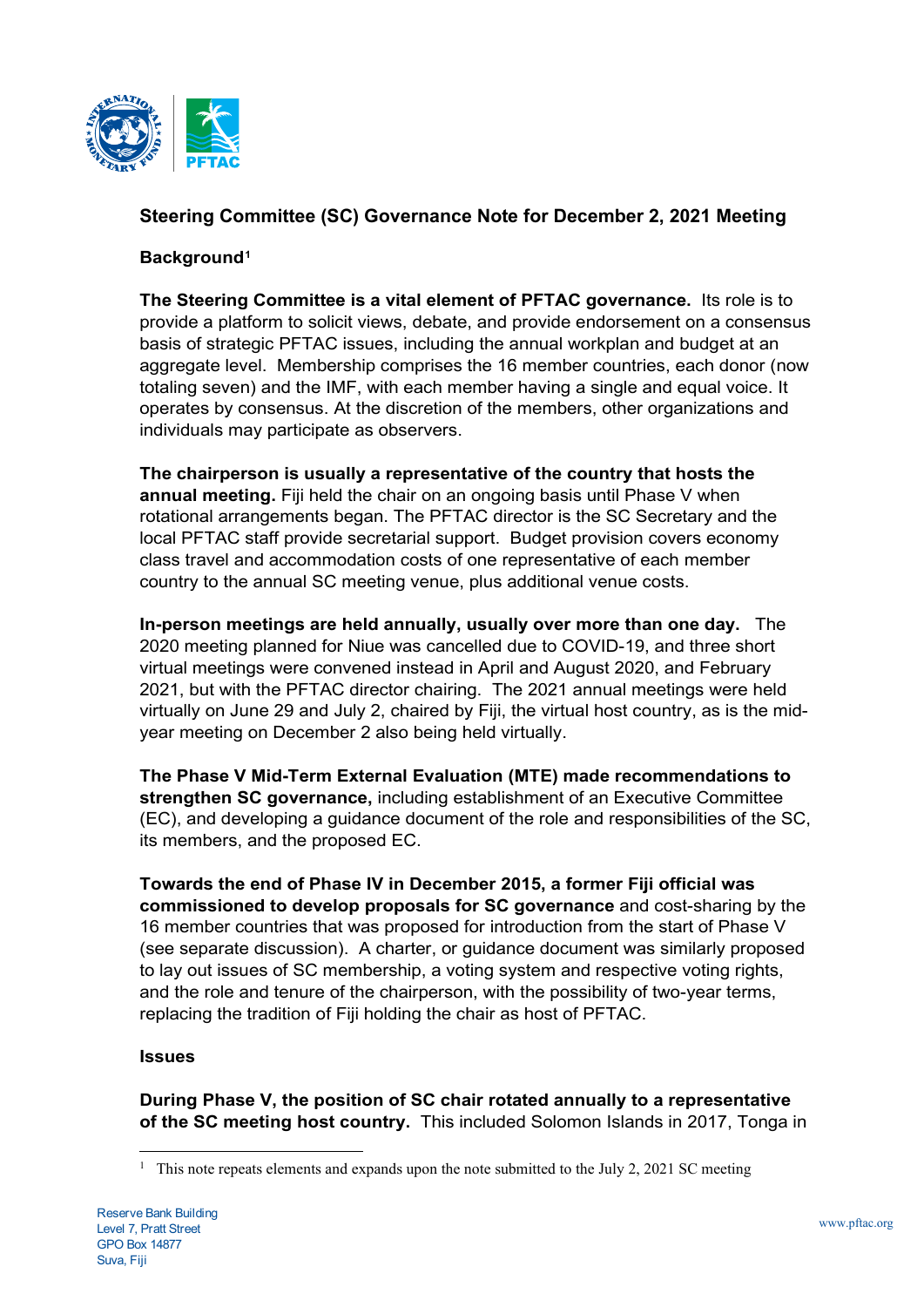2018 (although the meeting was relocated to Fiji at PIFS following Cyclone Gita), Papua New Guinea in 2019, and in 2020, COVID-19 resulted in the cancelation of the Niue meeting, with several short virtual meetings that were effectively chaired by the PFTAC director. Fiji chaired the 2021 virtual SC meeting and the mid-year meeting in December.

As the annual rotation of the chair is not particularly conducive to continuity regarding strategic issues and decision making, the PFTAC director on several occasions during Phase V sought the advice and input from a group of three comprising the current chairperson, the former chairperson, and the upcoming chairperson.

**A two-year tenure for the chair as proposed in 2015 could increase continuity and engagement on strategic matters,** but may require a de-linkage between the chair and the host country of the meeting, at least every second year. In any case, the COVID-19 experience has demonstrated the benefit of short virtual meetings being convened during the year between the annual event which may be worth continuing even after a resumption of travel. The MTE proposes three virtual meetings (every three months) plus the annual in-person meeting, but at least one or possibly two (every four months) virtual updates may be sufficient.

### **Recent Developments**

**The Caribbean experience briefly described at the 2021 SC meeting may be of interest to the Pacific.** CARTAC had only two chairpersons for the first 15 years of the center's existence. Although this had many advantages, it was recognized that a succession plan was needed, including guidance on SC operations, and the role and tenure of the chair. A short 3-page operational guidance note was developed and endorsed, and a three year tenure agreed for the chair, with the position of vice-chair created with a parallel three year tenure to deputize if the chairperson was unavailable, or to assume the chair if vacated early or at the end of the three year term. These arrangements have now been in place at CARTAC for four years and are reported to be functioning well.

## **Draft Steering Committee Operational Guidelines**

**Steering Committee Operational Guidelines for PFTAC have been drafted drawing on the CARTAC model.** If guidelines were to be adopted, they would formalize several arrangements for convening and chairing SC meetings, but leaving flexibility where appropriate. All clauses are open to discussion and refinement on the basis of the consensus of current SC members and their interest to document the role of the SC going forward.

**Tenure of the chair is a foundational issue (article 13).** Depending on the preferences of SC members, the current arrangements could be reflected where the position of chair rotates annually to a representative of the country that has offered to host the annual meeting. Other possibilities could be considered, including a longer tenure of the chair, possibly two years as proposed in 2015, or following the three year Caribbean model. A three-year term was chosen at CARTAC as it represented around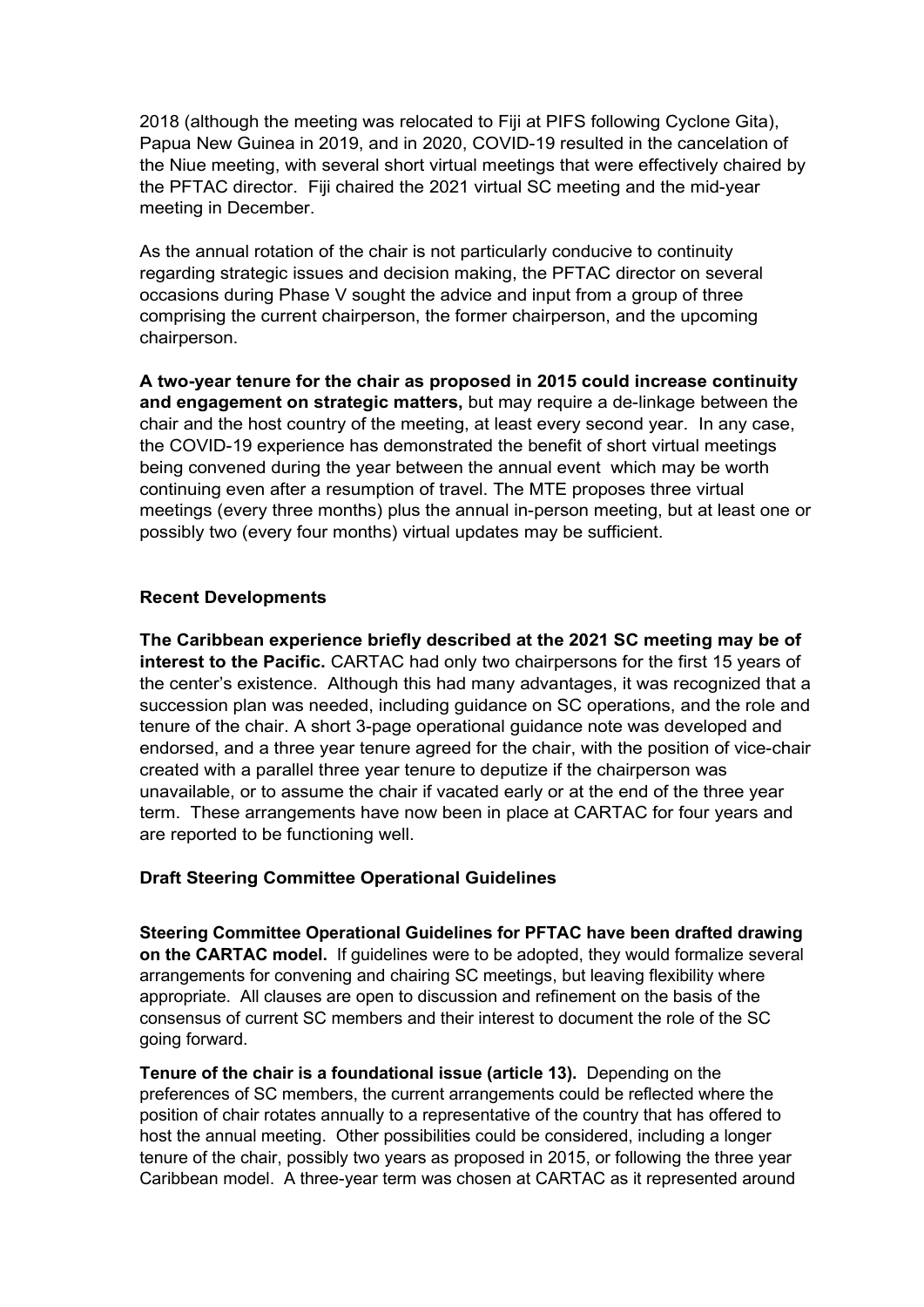half the duration of the average operating phase of the center, like PFTAC typically between five and six years.

**The possibility of a Vice-Chair (articles 13 and 14)?** Beyond clear expectations for the chairperson's tenure, clarity of the succession process can further reinforce continuity and commitment to effective governance. While a replacement chair can be found when the need arises, there is always a risk of delay or rushed decisions in filling vacancies. Creation of a vice-chair position would serve two purposes: (1) provide a clear deputy to act on behalf of the chair when unavailable; and (2) provide certainty about the succession of the chair when the incumbent reaches the end of their term or otherwise resigns their position earlier. The tenure of the vice-chair position if created would parallel the tenure of the chair, although cumulatively could transcend the entire operating/funding cycle with a 2 – 3 year tenure of each position.

**Frequency and Timing of SC Meetings (articles 5 and 6).** Annual in-person meetings would continue if travel is possible, scheduled within two months of the start of the IMF fiscal year on May 1. A larger plenary event could be convened every second (or third?) year to include wider participation of member country beneficiary agencies not ordinarily attending, such as statisticians, tax officials, financial regulators, etc. At least one additional virtual meeting (more if needed) would be convened between annual meetings (the 2021 external evaluation proposed four meetings per year).

**Sub-committees or Working Groups (article 8)** can be established if needed. The external evaluation proposed an 'Executive Committee' to assist the chair and secretary. Other sub-committees and working groups can be constituted as needed – the Virtual Working Groups to provide input for Phase VI ahead of the 2021 SC meeting are examples.

**Member countries can establish constituencies (article 10).** With 23 member countries, CARTAC includes this provision, allowing for voluntary groupings of countries to be represented by one member speaking on their behalf. It wasn't utilized in recent years, and unclear whether of relevance for the Pacific.

**Quorum for Meetings (article 11).** Should a quorum be required for a meeting to be considered valid? CARTAC defines that as a minimum of 50 percent of contributors to the subaccount of which there are potentially 23 member countries and currently 7 donors, so a meeting must comprise at least 15 different country or donor representatives to be valid. What if any threshold would be appropriate for the Pacific with 16 member countries and currently 7 donors? Would members who have not yet made a financial contribution be excluded from quorum counting purposes?

**Decision Making (article 9).** The SC operates on a consensus basis, and if not initially attained for an agenda item, a proposal may be withdrawn or postponed and resubmitted for later consideration perhaps with changes to secure a consensus. Members may abstain from endorsing annual workplans.

**Work Plans (articles 17 – 21).** The development of workplans is complex, multi-year engagements between the member countries and regional entities (where applicable), with inputs from many stakeholders including donors, development partners, other TA providers, and various IMF departments and staff. The IMF Asia Pacific Department (APD) country mission chiefs and teams have ultimate responsibility in the IMF's relationship with the member countries and hence have significant voice in the prioritization of TA plans for consistency with the policy dialogue between the IMF and member countries. APD staff rely heavily on the PFTAC team and their backstopping